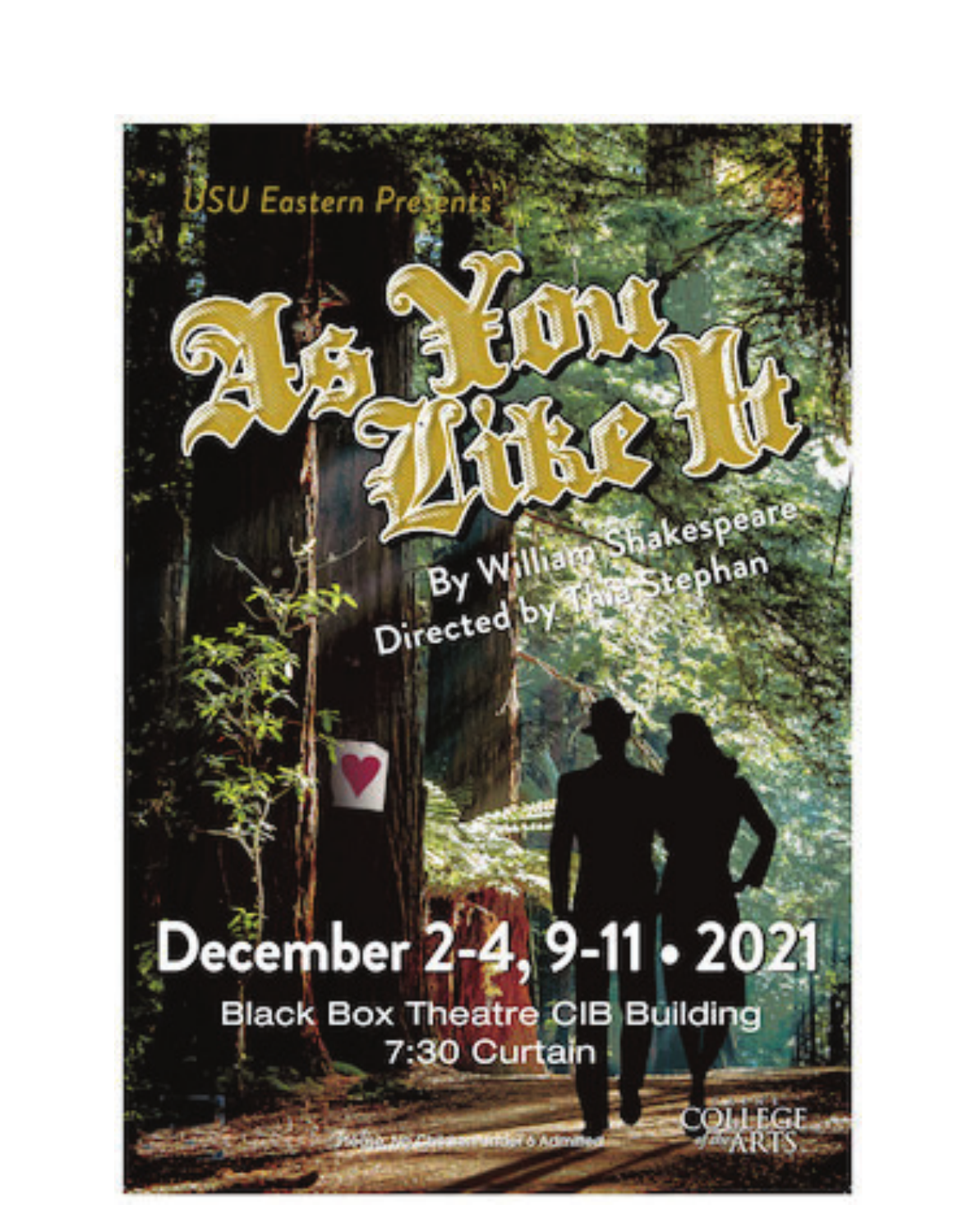# Director's Note

George Bernard Shaw said Shakespeare wrote As You Like It as a mere "crowdpleaser" and complained that it lacks the high artistry of which Shakespeare was capable.

The play certainly has only a very thin plot (loosely based on Rosalynde, a straightforward romance by Thomas Lodge) .. and it's a wildly eclectic jumble of verse and prose... of romance, allegory, and pastoral... of broad burlesque and deep dramatic truths ... plus song.

Yet it's been one of Shakespeare's most popular comedies for centuries, and has been adapted over and over for stage, radio, film, and musical theatre.

So what is its appeal?

And why, in our version, are actors doubling roles in such radically challenging ways?

Well... Love.

Love is the central theme of As You Like It but it's a tale of how love manifests in all its various forms.

We see couples in the throes of over idealized infatuation and under idealized pragmatism... and we see our heroine Rosalind completely invested in love, and brave enough to speak the truth of her heart.

Within moments of meeting Orlando she takes a chain off of her own neck and gives it to him. completely "overthrown." But she doesn't want only instant romance ... she wants to be sure that she and Orlando love wisely, and love well.

It's the reason Rosalind stays disguised far longer than she needs to... because Orlando needs to learn about himself, about his beloved, and about the genuine friendship at the heart of all true love

In fact, it's the deep friendships in As You Like It that are fierce, life-affirming, and eternal.

Old Adam abandons security for Orlando's sake, "loving lords" follow the exiled Duke Senior to the Forest of Arden, Celia rallies instantly when Rosalind is banished... examples of loyalty, generosity, and forgiveness abound.

This version of As You Like It celebrates the connections that transcend differences of gender, class, age, and ancestry... the people who see and value our inner essence... and the relationships that reveal the true meaning of love. Thia Stephan 2021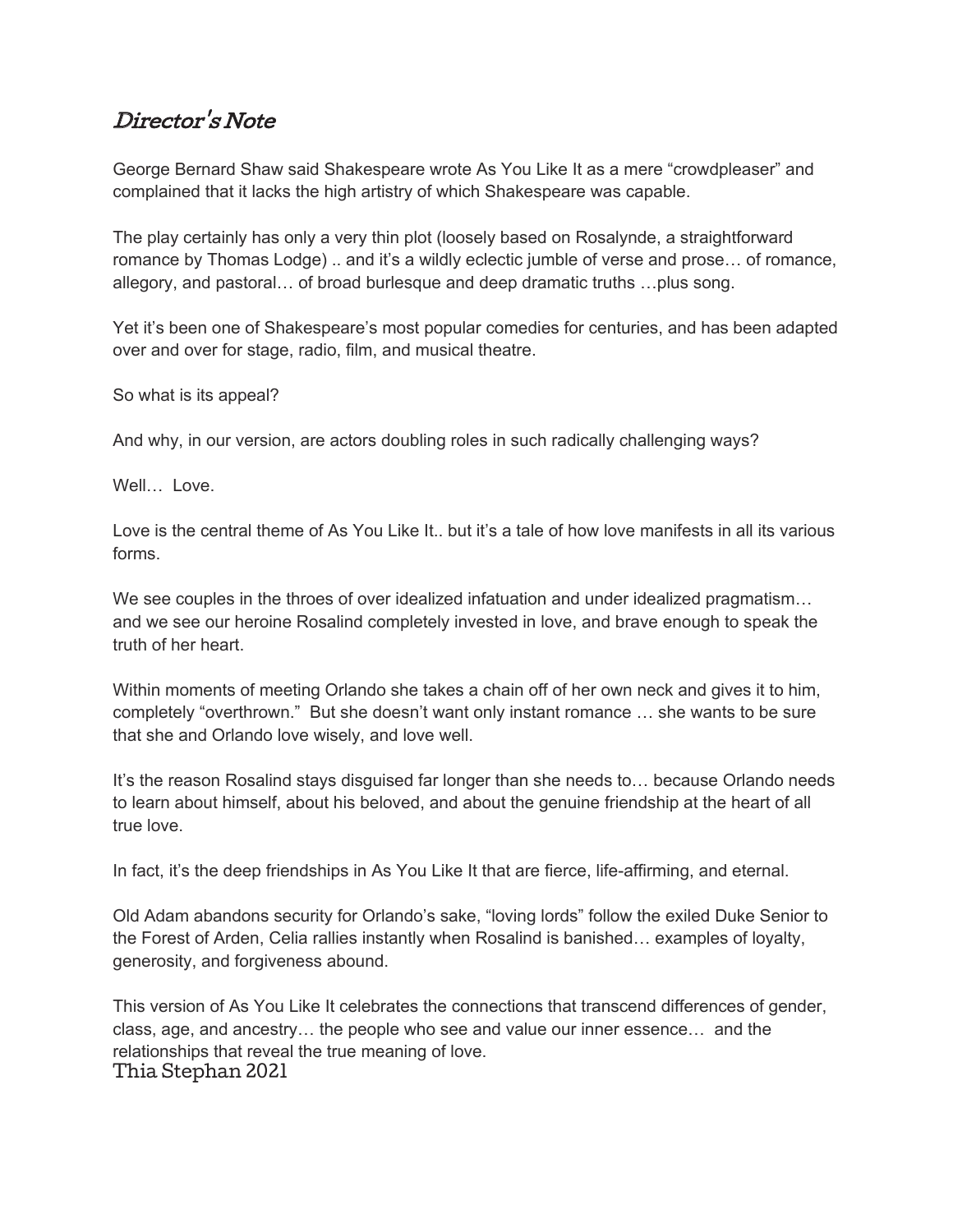# Cast/Crew

#### **Kyra Waechtler- Rosalind (later "Ganymede")**



This is one of many Shakespeare shows Kyra has done, and she is excited to bring such a fun energy to this production. She graduated from Green Canyon High School in 2020 and has been enrolled at USU Eastern since Fall of 2020. She looks forward to performing this show in the blackbox theatre.

#### **Jasper Edwards - Orlando**



Jasper is thrilled to be portraying Orlando. He graduated from Taylorsville High and is now a freshman here at USUE. He has recently portrayed Thomas Kerwood in Tom, Dick, & Harry and Gomez Addams in The Addams Family. He would like to thank his family and his darling Jessica. Enjoy the show!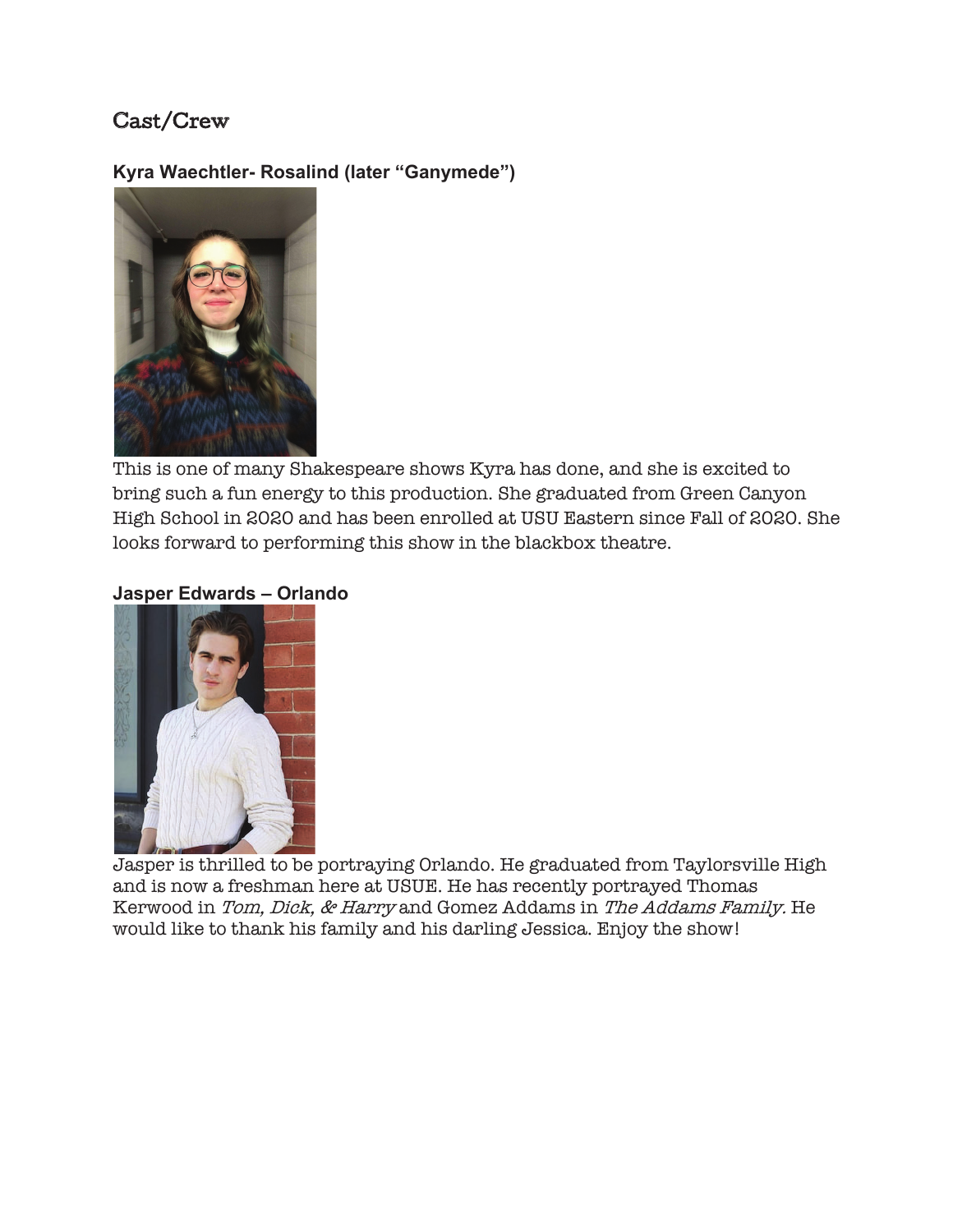#### **Sami Foster- Celia (later "Aliena") / William**



Sami is currently a sophomore at USU Eastern. She has been loving theatre for 11 years and loves working with this cast. Her favorite roles include Belle (Game of Tiaras), Aunt Sponge (James and the Giant Peach), and Officer Upson (Tom, Dick, and Harry). She hopes that you enjoy the show just as much as she does and can't wait for more opportunities like this!

#### **Patrick Paulk - Touchstone**



Patrick Paulk is a sophomore this year at USUE and a member of the Elmo club presidency. Patty, as he is known on campus, is happy to perform in his first Shakespeare show. He would like to thank his friends, professors, and the BDAC team for supporting him and pushing him to do his best in As You Like It. And a special thanks to Mr. Moo, Nugget, and Timbit.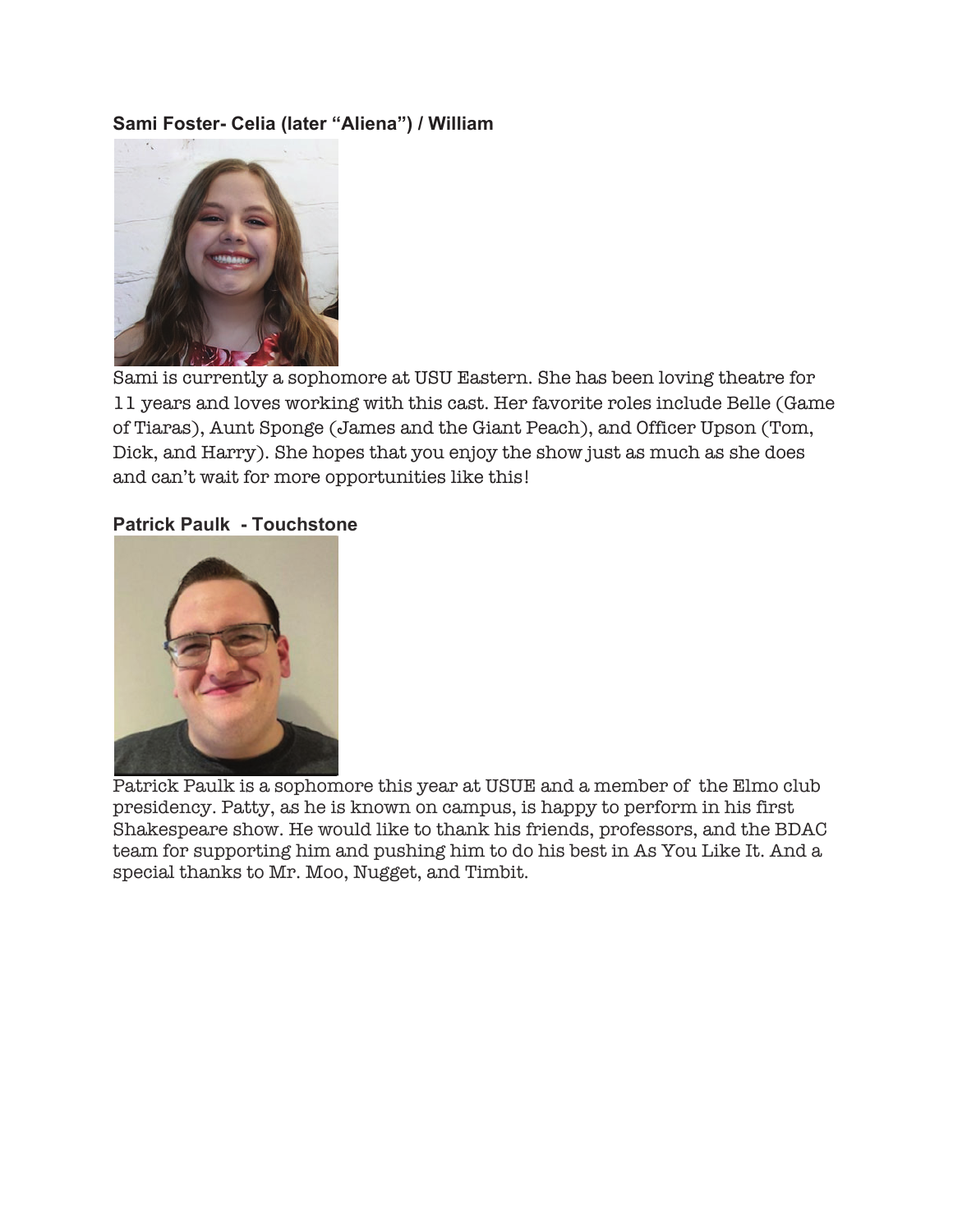#### **McArthur "Mac" Cottam - Charles/Jaques**



Mac is incredibly excited to have made his way back to the stage after 2 years away. His most recent roles being Billy Bailey/Clarence in It's a Wonderful Life and Herbert in Spamalot. Mac hopes that he can make a habit of performing here again.

He graduated from Taylorsville High School in 2018 and is looking at returning to college in the near future. He is incredibly grateful for this opportunity to put on another show.

#### **Duncan Clark- Oliver/ Amiens**



Duncan Clark is a Freshman at USU Eastern. He's an artist, storyteller, and movie enthusiast. When it comes to acting and performance, there is nothing he loves more than doing impressions and experimenting with characters.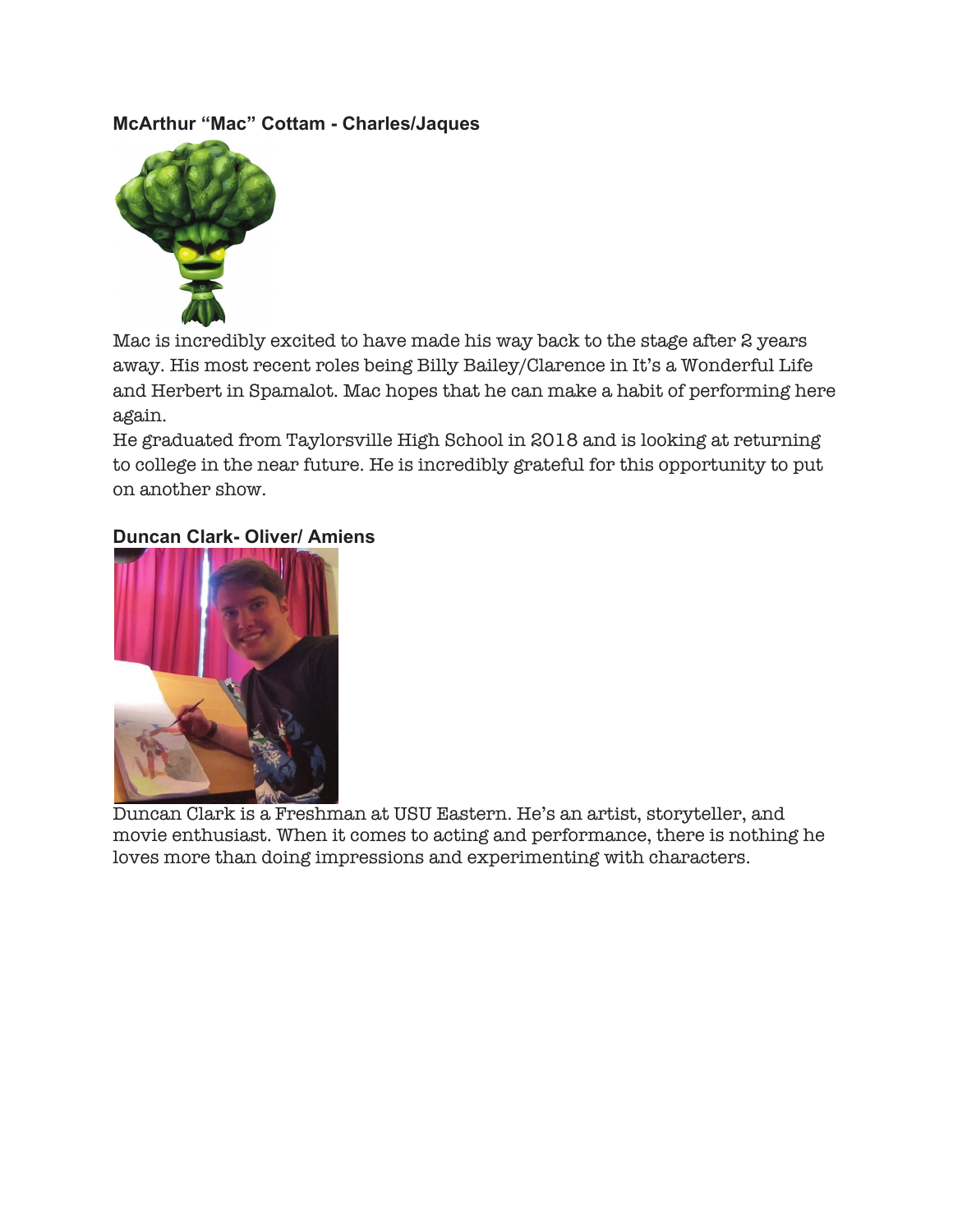#### **Cambrie Bennett Howlett- Phebe/ Corin**



Cambrie Bennett Howlett grew up involved in theater. She is an Emery/Carbon County native and after attending Snow College to continue her theater education, she decided it was time to return home. Now she's back, a teacher's assistant by day and a thespian by night.

#### Mary Thayn - "Duke" Frederick/ "Duke" Senior



Mary Thayn is a freshman here at USU Eastern. She attended LeRoy High School in LeRoy, Illinois, where she grew a love for theater. She is currently getting her Associates of Arts in Theatre, although her future plans include a PhD in Geography. She loves reading, water-coloring, and boxing. Her favorite color is yellow, and has yet to meet a cheese she doesn't like.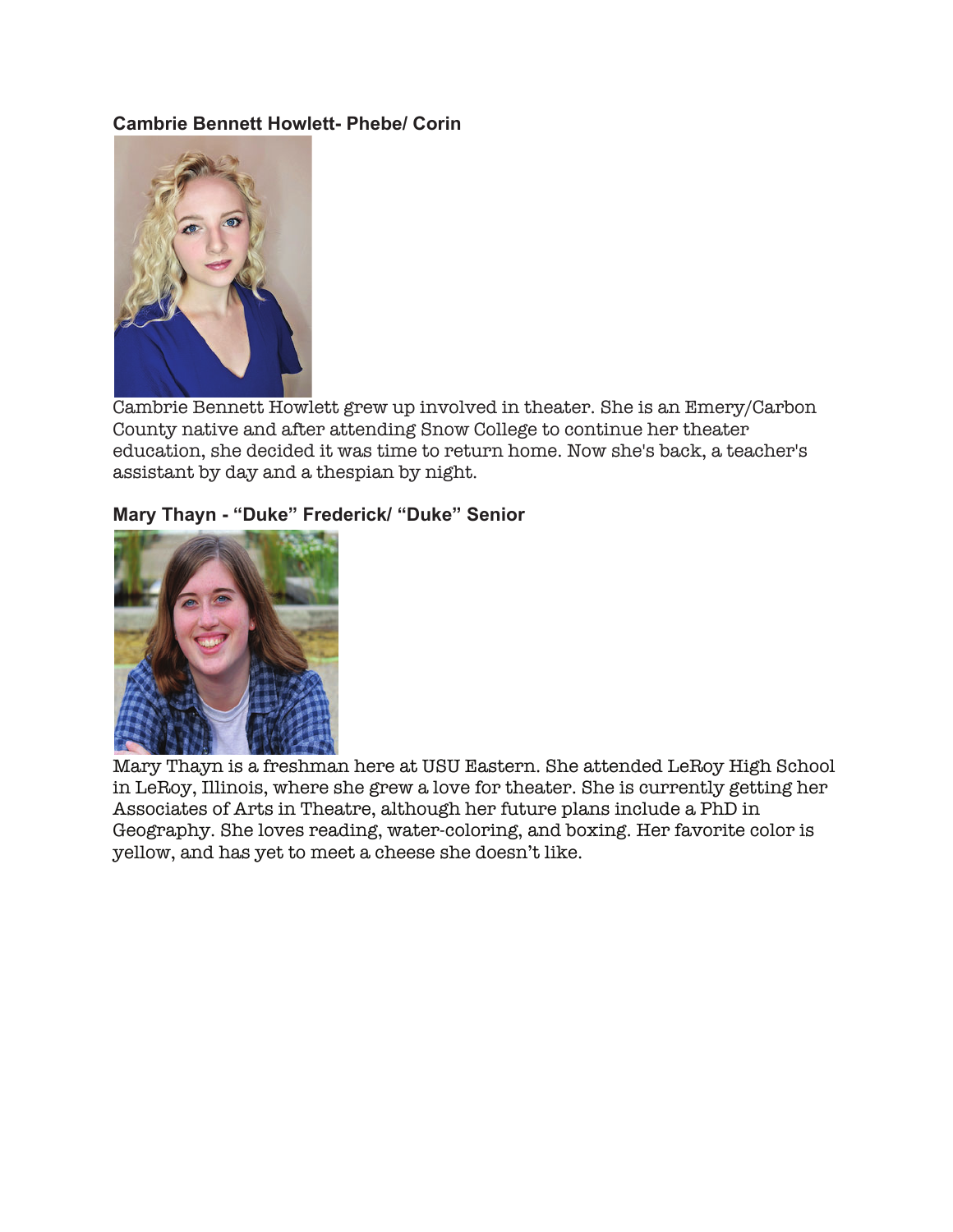#### **Brynn Larson - Le Beau/ Audrey**



Brynn is a freshman here at USUE and has enjoyed every minute of her time here. This is her first production with USUE Theatre and she is very grateful to be a part of it. The cast and whole experience have been amazing! She relates very much to her character Audrey (almost too well) and has had so much fun being on stage.

- Best Wishes

#### **Matt Milligan - Adam/ Silvius**



Matt has enjoyed playing mostly in the ensemble of several shows. Some of the shows he has been in are: How to succeed in Business without really trying, and Antigone. He hasn't had many chances to be on stage with a speaking role. So this has been a big opportunity for him to learn and have fun.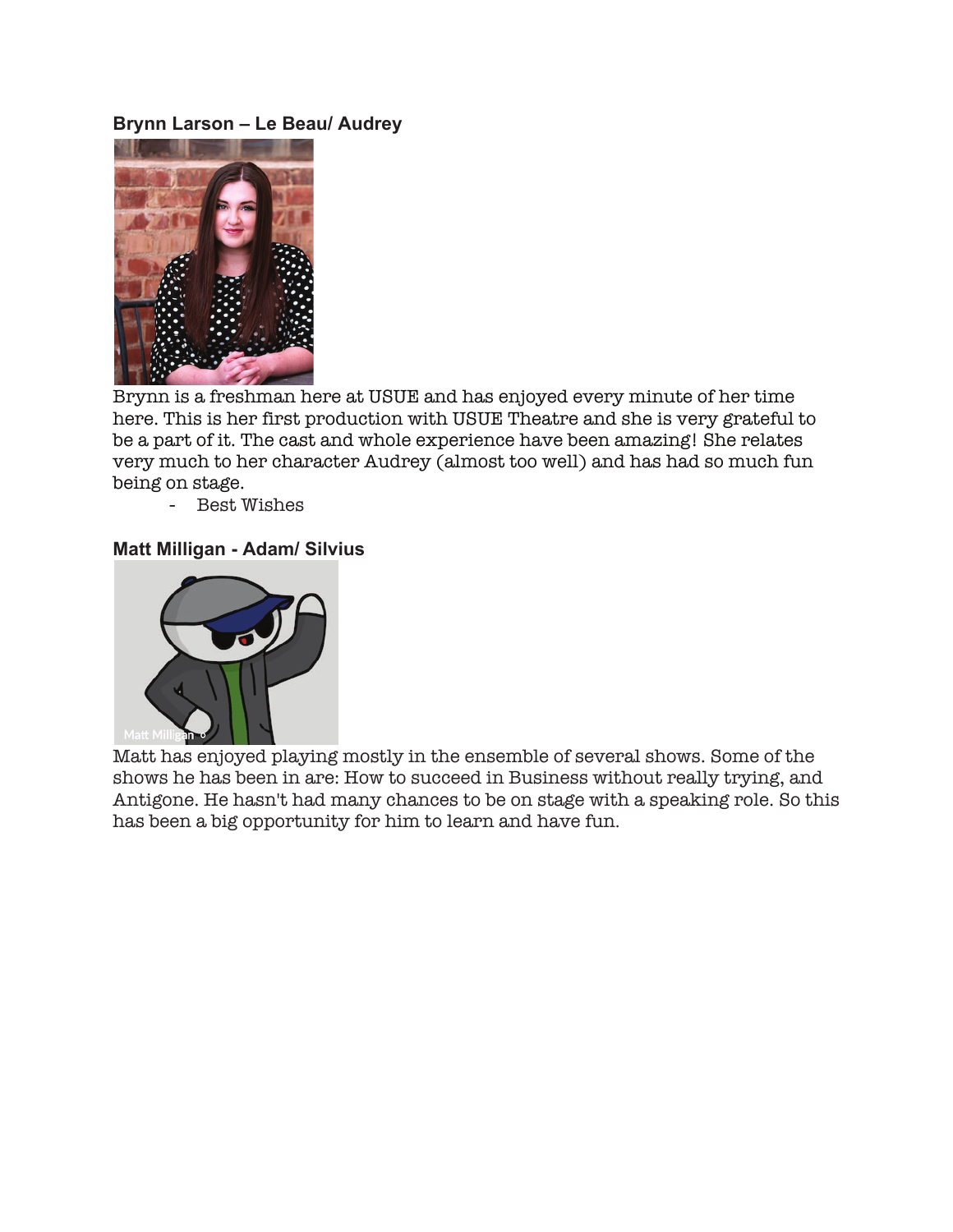#### **Maxwell Otteson - Male Understudy**



This is Max's fourth show here at USU Eastern. He has previously been in the fall 2019 production of Clue on Stage as Professor Plum, then in spring 2020 he was George in All My Sons, and the final show for the spring semester was James and the Giant Peach where he was assistant stage manager and a faceless ninja who moved the massive peach. He is happy to perform again and again whether it be on stage or working behind the scenes. Thank you for coming out to see this amazing show! Max would like to thank his family and broccoli.

#### **Emma Bowers - Stage Manager/ Dramaturg**

Emma is the Stage Manager for this production. This is the first time that she has ever stage managed but she is extremely grateful for this opportunity and has loved learning how to succeed in a new role in theater.

#### **Benjamin Petersen - Assistant Stage Manage/Sound Designer**

Benjamin Petersen is a faceless technician that doesn't deserve to have his headshot in the program. He is a technician, actor, and improv comedian from Cache Valley, Utah with years of experience. He performs with the Antics (they let him put up a picture of himself) and has worked on several shows with Cache Theatre Company (also with pictures). He graduated from Green Canyon High School in 2019 with a picture in the yearbook. He is very excited to be working on As You Like It, and hopes that you enjoy the pictures of the actors for the show.

#### **Danielle Simmons – Light Board Operator/ Design Assistant**

Danielle is a sophomore at USU Eastern this year and is excited for this year in theatre. This is Danielle's first time doing lighting for a show. She is very excited for this learning opportunity**.**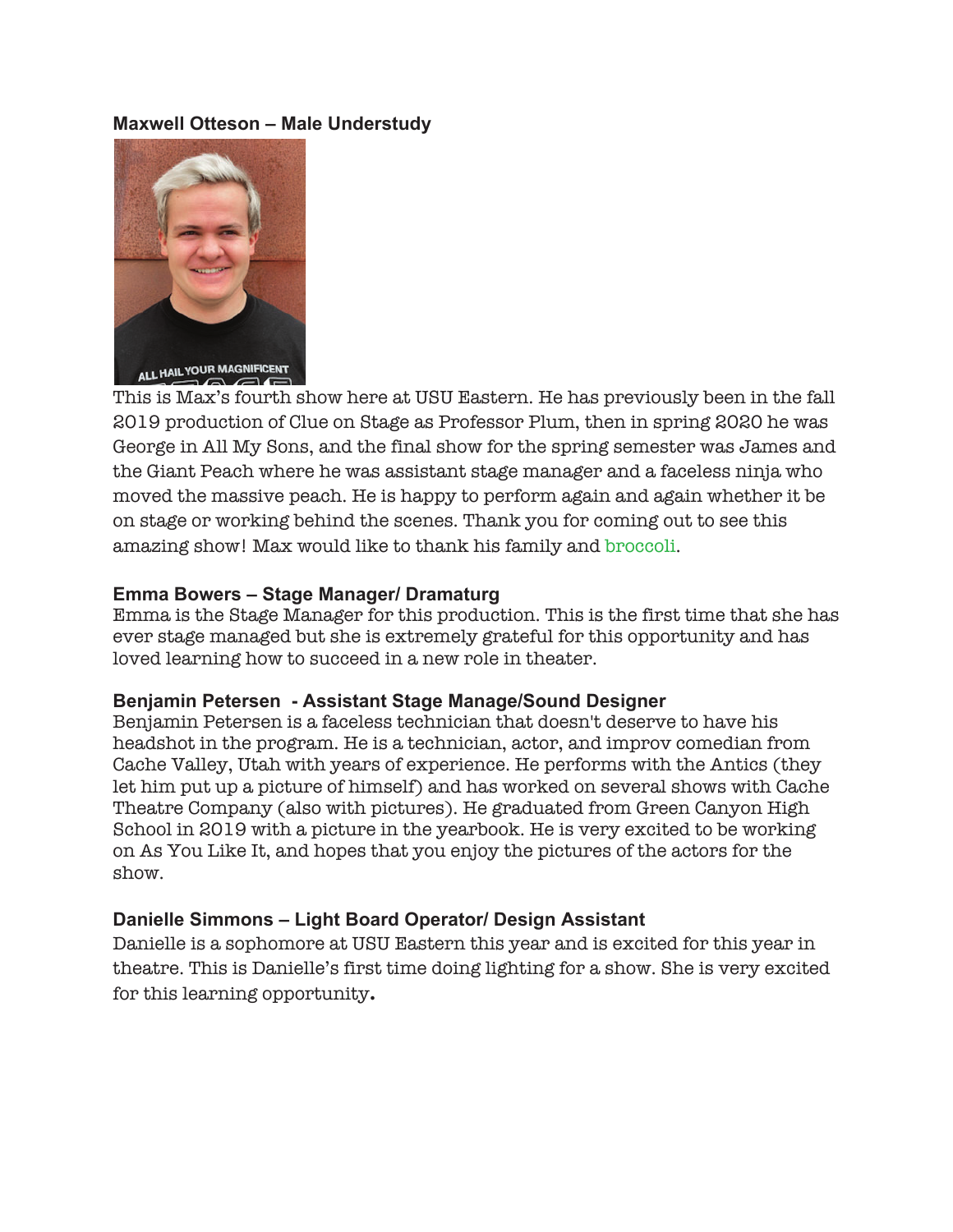#### **Amber Kaminsky - Projections**

Amber Kaminsky is welcoming you from above while she provides the projections for this amazing show. She's thrilled to work alongside this amazing team. This is her second show here at USUE, and first her first opportunity to be helping with tech.

#### **Emilia Richardson- Costume Designer**

I fell in love with the world of theatre at an early age. The community and continual exploration of empathy created an environment where I found my home. Costume Design allowed a place to exist where I could simultaneously work towards the continual growth of body positivity in the industry and inspire others through my unique pathway through life. Through my commitment to learning, continued growth, and theatre I received an AA in Theatre Arts from Western Texas College, a BFA in Theatre with a minor in English from Tarleton State University, and an MFA in Design with a focus on Costuming from Texas Tech University. I am so excited to continue to explore the theatrical world with the amazing artists and students of USU Eastern. I am a proud weenie dog mom of the glorious Nugget and Moo, who let's face it deserve this design credit for their amazing creative decisions.

#### **Jensen Otteson - Costume Assistant/ Wardrobe**

Jensen is a sophomore this year and is loving it here. This is his second show costume assisting. He has previously been a part of Clue as Backstage Management, All My Sons as Frank Lubbey, James and the Giant Peach as Grasshopper, and Tom, Dick, and Harry as Boris Anaroskipetrivisnikotch.

#### **Serenity Singleton - Wardrobe Assistant**

This would be my Second Show being involved with at USU Eastern and  $\rm1\,m$  so beyond excited for everyone to see it!

#### **Brayden Summers – Props**

Hi I'm Brayden Summers, I'm from Stansbury Utah. I accidentally discovered my passion for theatre when I was forced into a beginning theatre class my freshman year of high school, and I HATED it and the teacher - I learned I loved it, I was just bitter, here I am a decade later.

I've been several productions here at USUE, this will be my second tech position, and I'm excited for the opportunity.

#### **Morgan Innes- Hair and Makeup Design Assistant**

This is Morgan's second production as a freshman at USUE and her first ever Shakespeare production. Morgan is beyond grateful for this opportunity and all the amazing people she has gotten to work with!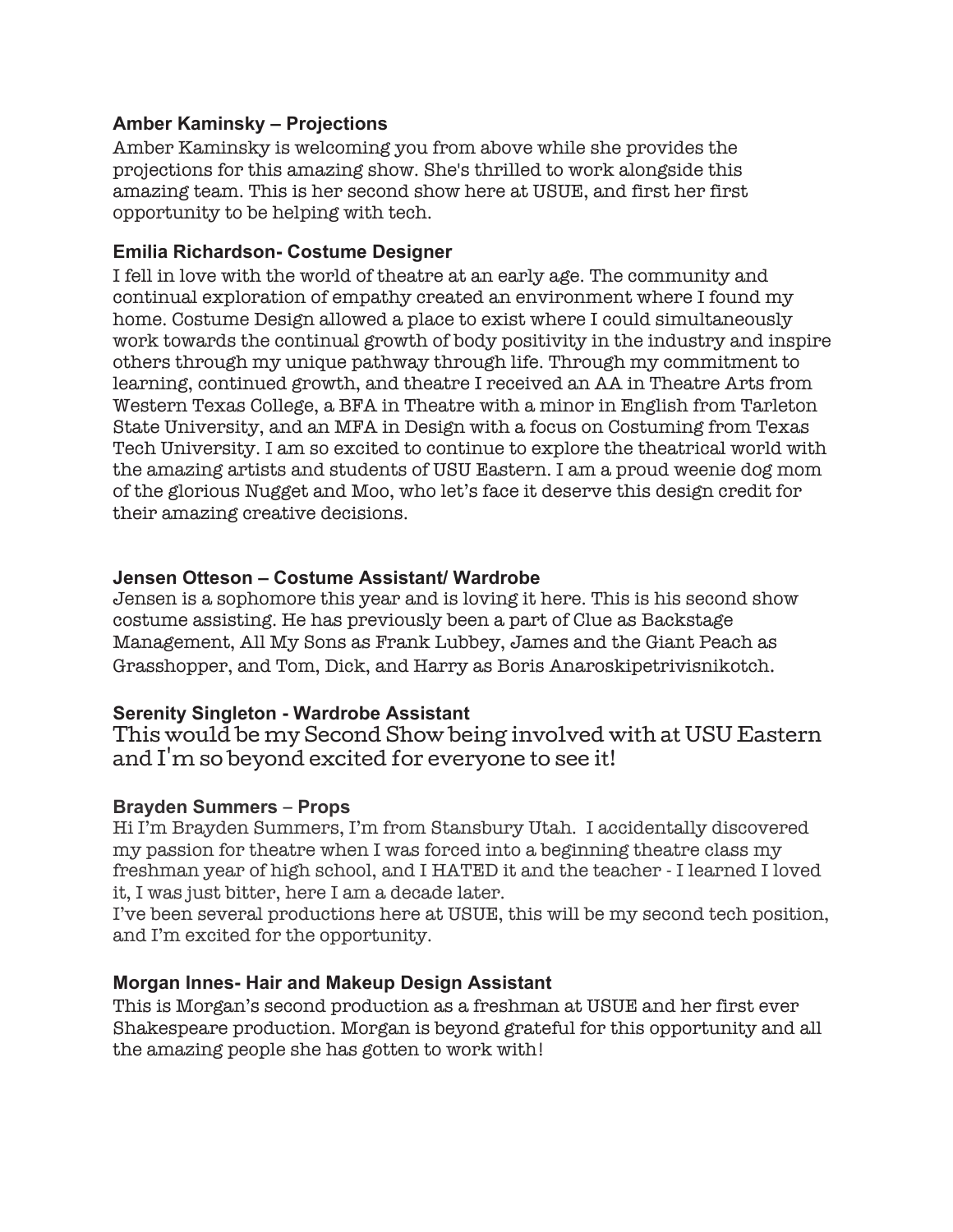#### **Colton Denver- Camera Babysitter**

Colton has been a professional cameraman for two shows now. With his tireless efforts and payment of cookies, he has been able to keep the streaming cameras safe and well protected for all around the globe to tune in and watch the fabulous actors of Utah State University Eastern

#### Brent Innes - "Grand Wizard" (Producer, Set Design, Light Design, Calming Influence)

Associate Professor Innes has been here at USU Eastern for now almost10 years and has loved every moment of it. In class he teaches stage makeup, stagecraft, lighting, drafting for the stage, stage management, sound for theatre, and scene painting. Outside of class he builds scenery, an associate degree program, manages the daily operations of the program, uses his network to find and arrange for guest artists to come to Eastern, and recruits like a mad fool. On top of all this, he makes some killer bbq everything, while his amazing wife is a wizard in the baking world.

Brent would like to thank you for being here tonight and thanks you for your continued support.

#### **Thia Stephan - Director**

Thia Stephan\* has been delighted to spend part of Fall 2021 directing As You Like It at Utah State University Eastern! She's excited to help pass on her deep love of Shakespeare (which she learned under the tutelage of John Barton, Lynn Redgrave, Geoffrey Owens, Kenneth Welsh and many other luminaries) to a new generation. Thia studied Directing at New York University's Tisch School of the Arts, and then worked as assistant to John Tillinger for multiple productions on Broadway, as well as at the Long Wharf Theatre. She has helmed projects not only for educational programs, but for the Annual Nationwide Young Playwrights Festival, for the Samuel French Festival, and for a number of regional and emerging theaters. In addition to extensive work with the classics, she has been honored to help develop new works by contemporary playwrights EM Lewis, Jason Grote, Jennifer Haley, Paul Mullin, and Moby Pomerance. Though these days more often a Director, recent classical acting credits include the radio play version of Julius Caesar for New Jersey's "Shakespeare@", where she performed Gertrude in their inaugural stage production of Hamlet, and Queen Elizabeth in Richard III for Boomerang Theatre in New York… pre-pandemic, Thia was also seen as Vi Moore in "Footloose" for Norwegian Cruise Lines. On camera credits include TV roles in Billions, Gotham, Titus, Seven Days, Becker and others. Thanks for being here!

## Brief Dramaturgy

William Shakespeare is a world renowned playwright known for many very influential plays that have changed the world of entertainment to this day. Shakespeare was born in April of 1654 He grew up in Stratford- upon-Avon about one hundred miles from London. At eighteen Shakespeare married Anne Hathaway and together they had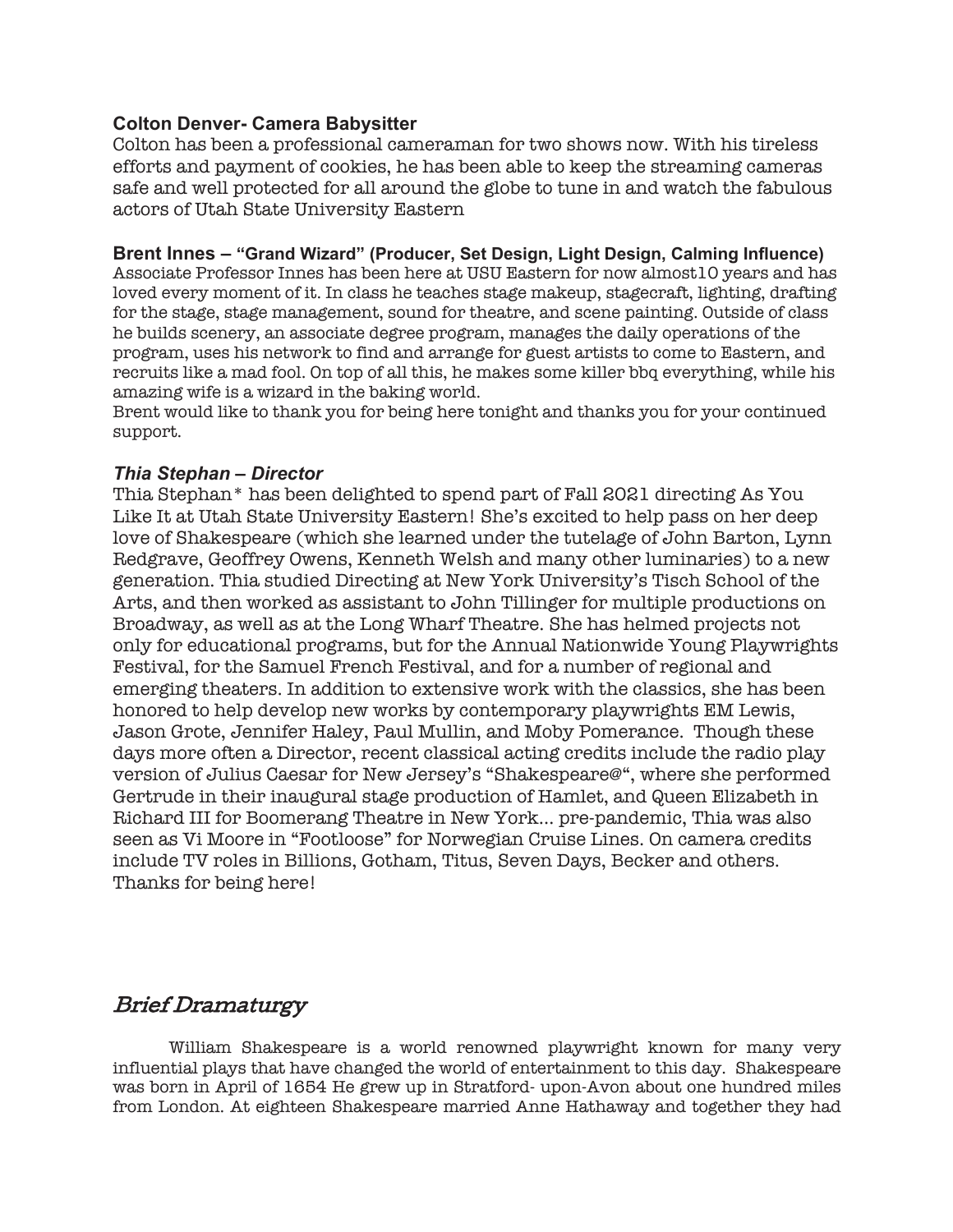three children. It was after this that Shakespeare got his start in theater. His first play was Henry VI part Two and it was first performed sometime between 1590 and 1591. In the many years to come Shakespeare wrote many plays such as " Romeo and Juliet" and even "As You Like It" that have changed the shape of entertainment even during modern times.

"As You Like It" is agreed upon to have been first performed in 1599 in the Globe Theater, and it is thought that Shakespeare himself originated the role of Adam. It is believed that Shakespeare took inspiration from Thomas Lodges prose romance entitled "Rosalynde". The two have many commonalities including, similar settings, both have a wrestling match intended to kill a brother, and even women pretending to be men. "Rosalynde" was first printed in 1590 so, only about nine years later "As You Like It" was performed. This however, is not the only writing that led to Shakepeare writing "As You Like It". Before "Rosalynde" there was a medieval poem called "The Tale Of Gamelyn" that has fewer similarities with the other two, but is still credited with inspiring Thomas Lodge while writing "Rosalynde".

# Scene Breakdown

## $Act.1$

- Scene 1- The De Boys family home, now Oliver's residence
- Scene 2- The palace of Duke Frederick, who has deposed his brother
- Scene 3-Rosalind's bedroom in the palace
- Scene 4- The De Boys family home; again
- Scene 5 The palace; again
- Scene 6- The Forest of Arden, at the camp of the deposed Duke Senior
- Scene 7 Another part of the Forest

# Act 2

- Scene 1- The Forest of Arden
- Scene 2- Another part of the Forest
- Scene 3- Yet *another* part of the Forest
- Scene 4- You got it...the Forest!
- Scene 5- The camp of the deposed Duke Senior in ...you got it...The Forest